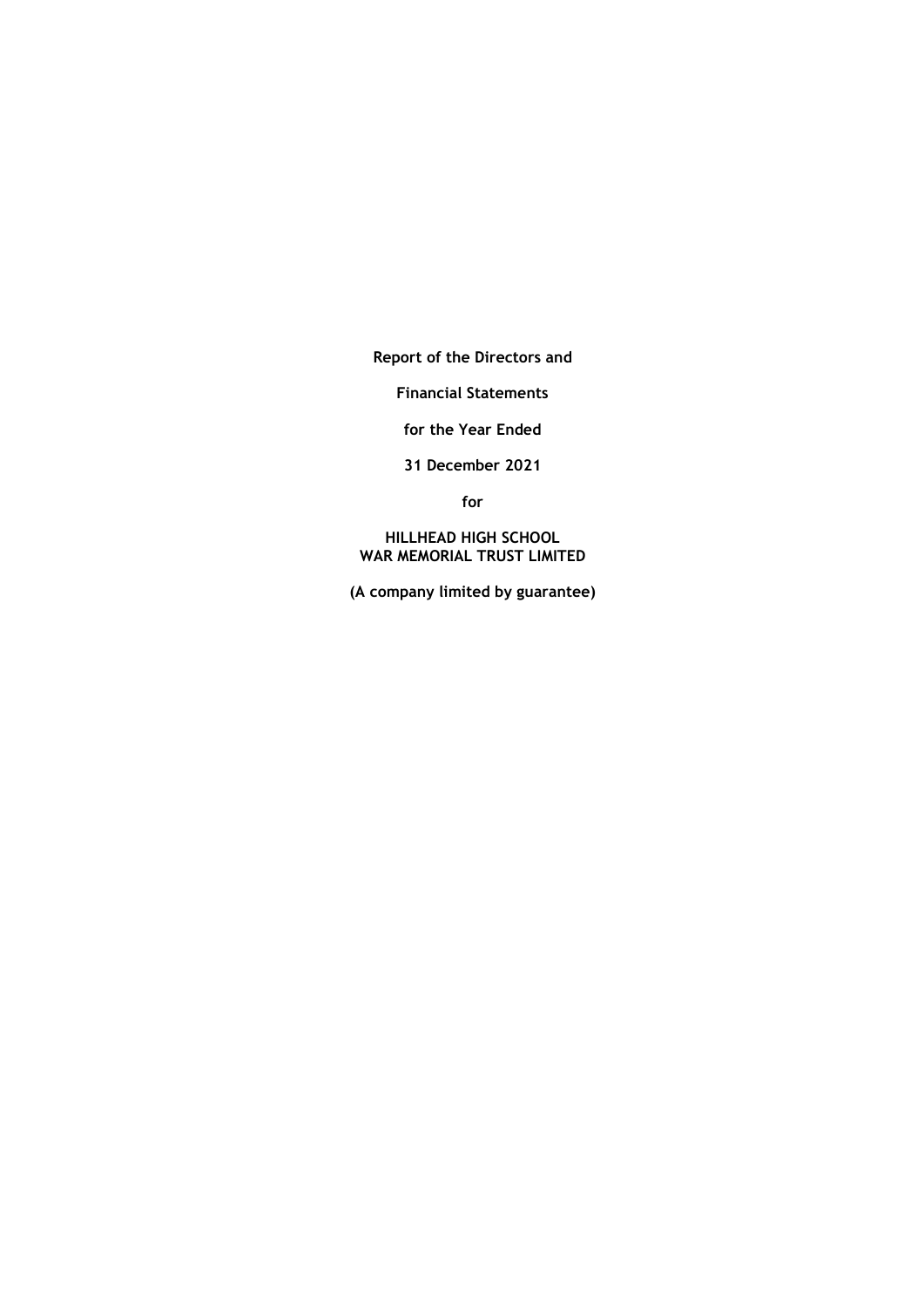## **Contents of the Financial Statements for the year ended 31 December 2021**

|                                                  | Page |
|--------------------------------------------------|------|
| <b>Company Information</b>                       | 1    |
| <b>Report of the Directors</b>                   | 2    |
| Independent Accountants' Report                  | 4    |
| <b>Statement of Income and Retained Earnings</b> | 5    |
| <b>Balance Sheet</b>                             | 6    |
| <b>Statement of Cash Flows</b>                   | 7    |
| <b>Notes to the Financial Statements</b>         | 8    |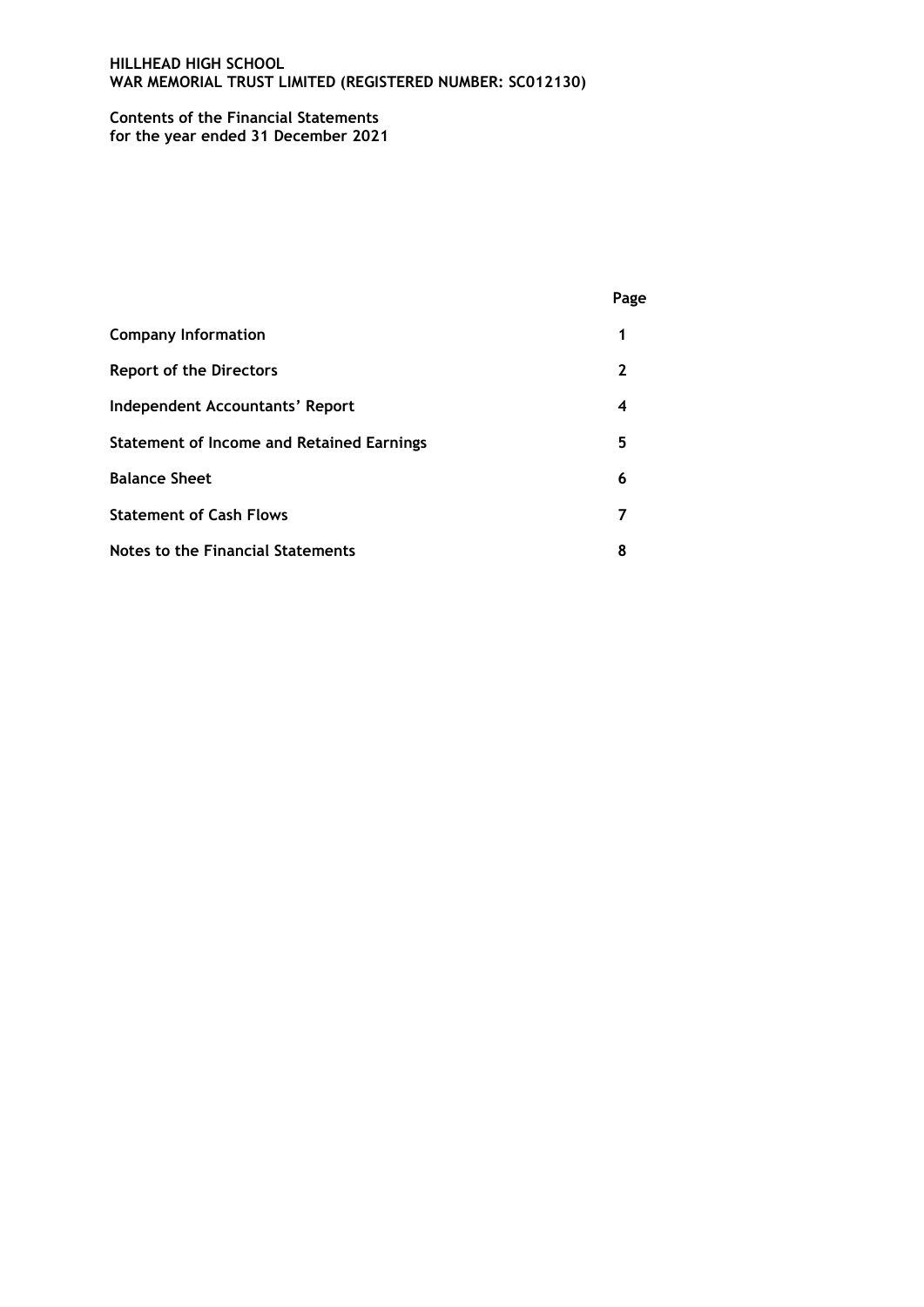**Company Information for the year ended 31 December 2021**

| <b>DIRECTORS:</b>               | Alan Wilson (appointed 16.11.21)<br>Keith Fowler (appointed 16.11.21)<br><b>Christine MacDonald</b><br>Gordon Taylor (appointed 16.11.21)<br>Gary Kitchener<br><b>Richard Bond</b><br>Ramzan Mohammed<br>Shona Ross<br>Jillian Blair<br>Hunter Kirkpatrick (resigned 15.09.21) |
|---------------------------------|--------------------------------------------------------------------------------------------------------------------------------------------------------------------------------------------------------------------------------------------------------------------------------|
| <b>SECRETARY:</b>               | <b>Christine MacDonald</b>                                                                                                                                                                                                                                                     |
| <b>REGISTERED OFFICE:</b>       | 32 Hughenden Road<br>Glasgow<br>G12 9XP                                                                                                                                                                                                                                        |
| <b>REGISTERED NUMBER:</b>       | SC012130 (Scotland)                                                                                                                                                                                                                                                            |
| <b>INDEPENDENT ACCOUNTANTS:</b> | <b>French Duncan LLP</b><br>133 Finnieston Street<br>Glasgow<br>G3 8HB                                                                                                                                                                                                         |
| <b>BANKERS:</b>                 | The Co-operative Bank<br><b>PO Box 250</b><br>Delf House<br>Skelmersdale<br>WN8 6WT                                                                                                                                                                                            |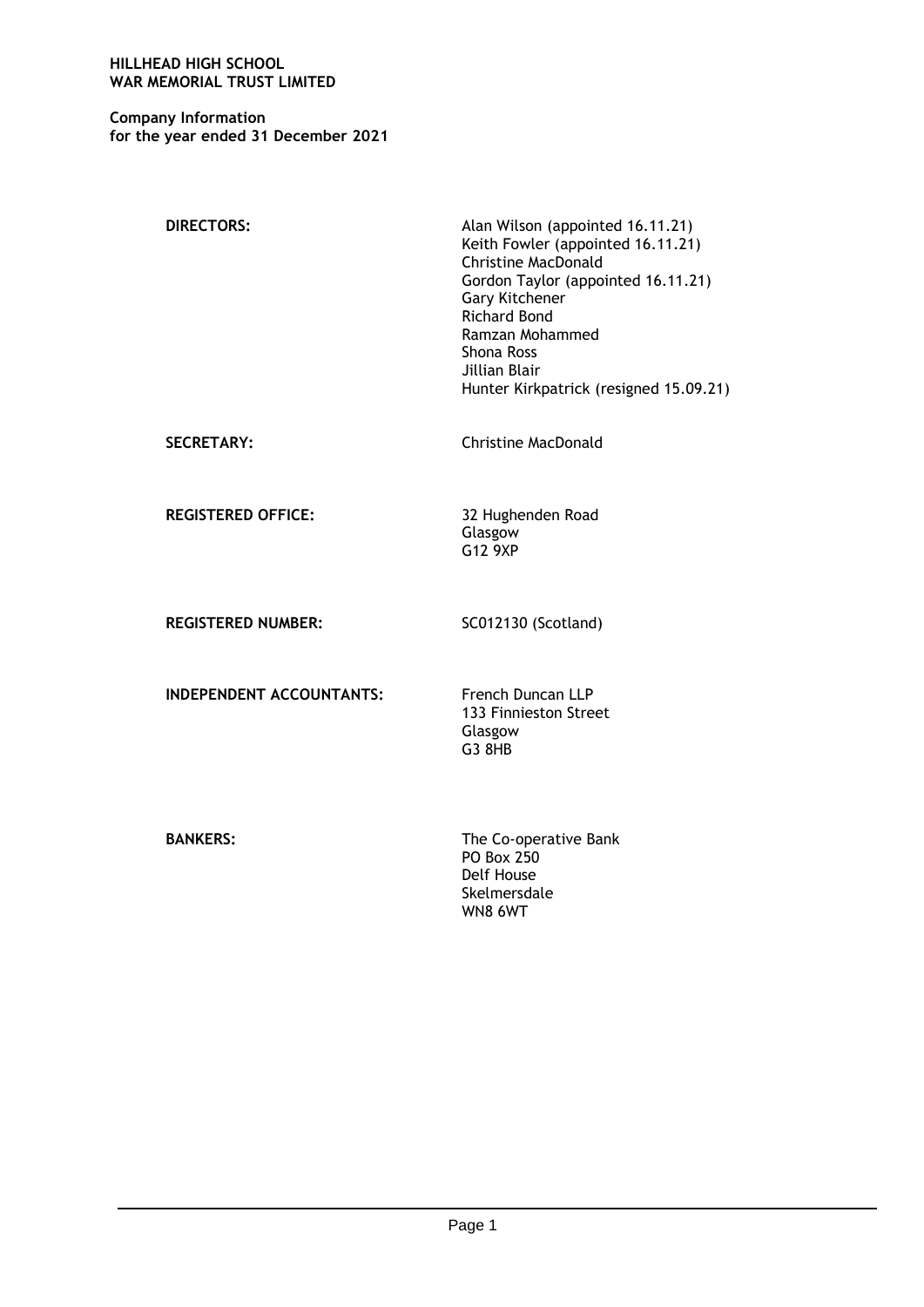### **Report of the Directors for the year ended 31 December 2021**

The directors present their report with the financial statements of the company for the year ended 31 December 2021.

The total income for the year was £222,469 (2020: £167,945) including amounts totalling £50,760 (2020: £41,941) in relation to non-recurring grants and donations. Excluding these amounts, the underlying income for 2021 was £171,709 (2020: £126,004), representing an increase of £45,705. Income for 2021 therefore reflected some degree of recovery as the club emerged from lockdown restrictions but remains significantly lower than in previous years prior to Covid.

Grants and donations in 2021 comprised Coronavirus related grants of £26,400 (2020: £35,575), grants towards grounds improvements of £17,040 (2020: nil), grants and donations towards capital expenditure projects of £6,028 (2020: £1,019) and donations from members of £1,292 (2020: £5,347). These grants and donations were very gratefully received and have enabled the Company to maintain a stable financial position throughout 2021.

The result for the financial year was a deficit of £6,300 (2020: surplus £3,676). Excluding the impact of the grants and donations noted above the underlying deficit for the year would have been £57,060 (2020: deficit £38,265).

Capital expenditure of £49,324 (2020: £5,239) principally comprised the replacement of the tennis court floodlights which will result in a significant saving in electricity costs and replacement of the flooring in the function room.

The cash reported in the balance sheet has remained broadly unchanged at £114,357 in 2021 (2020: £114,160). Loans outstanding at the end of the year total £90,600 (2020: £98,691) of which £16,426 (2020: £8,092) is repayable in less than one year.

# **DIRECTORS**

The directors who served during the year and to the date of this report were:

Alan Wilson (appointed 16.11.21) Keith Fowler (appointed 16.11.21) Christine MacDonald Gordon Taylor (appointed 16.11.21) Gary Kitchener Richard Bond Ramzan Mohammed Shona Ross Jillian Blair Hunter Kirkpatrick (resigned 15.09.21)

## **STATEMENT OF DIRECTORS' RESPONSIBILITIES**

The directors are responsible for preparing the Report of the Directors and the financial statements in accordance with applicable law and regulations.

Company law requires the directors to prepare financial statements for each financial year. Under that law the directors have elected to prepare the financial statements in accordance with United Kingdom Generally Accepted Accounting Practice (United Kingdom Accounting Standards and applicable law) including Financial Reporting Standard 102 "The Financial Reporting Standard applicable in the United Kingdom and Republic of Ireland". Under company law the directors must not approve the financial statements unless they are satisfied that they give a true and fair view of the state of affairs of the company and of the surplus or deficit of the company for that period.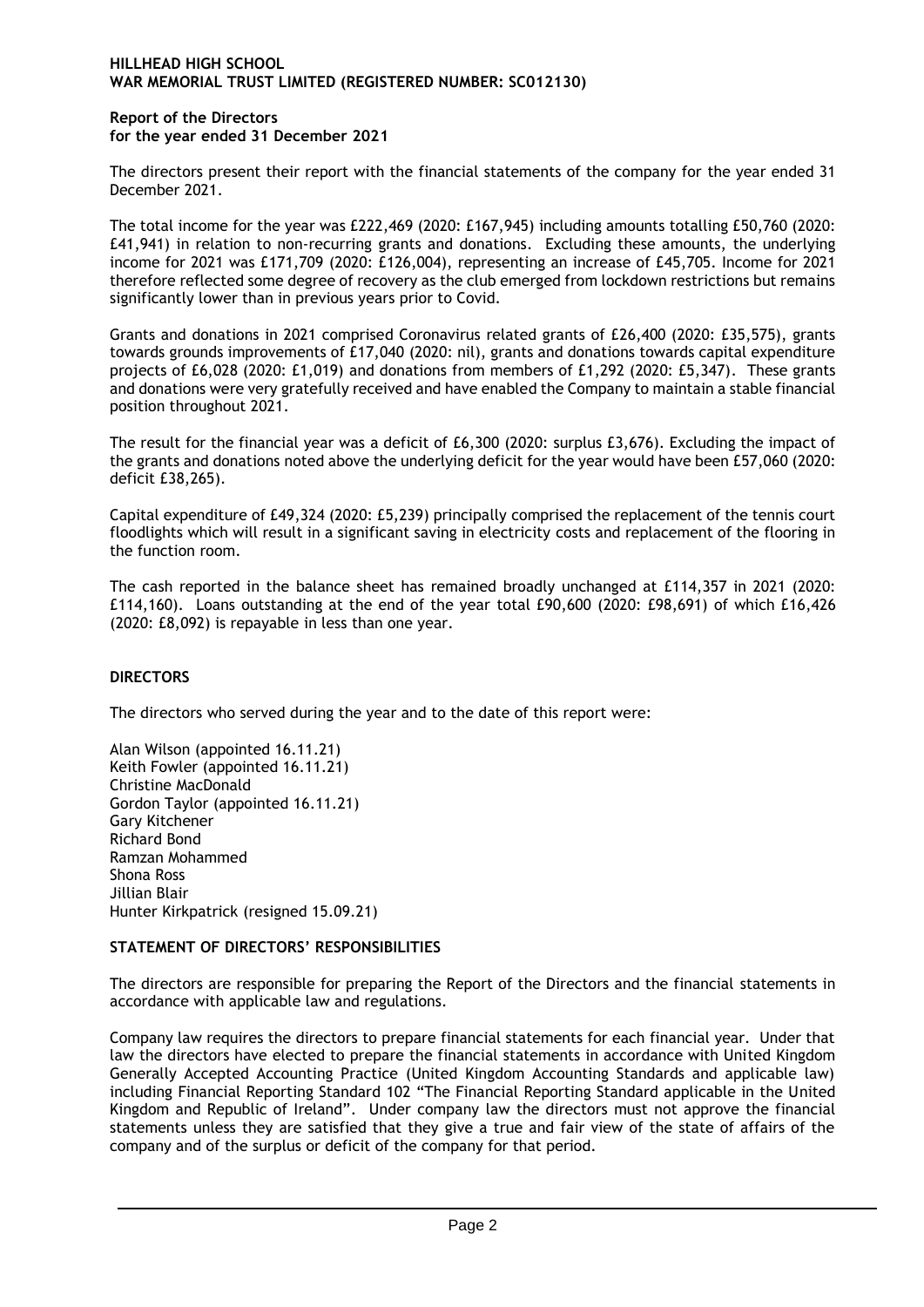**Report of the Directors for the year ended 31 December 2021**

In preparing these financial statements, the directors are required to:

- select suitable accounting policies and then apply them consistently;
- make judgements and accounting estimates that are reasonable and prudent;
- prepare the financial statements on the going concern basis unless it is inappropriate to presume that the company will continue in business.

The directors are responsible for keeping adequate accounting records that are sufficient to show and explain the company's transactions and disclose with reasonable accuracy at any time the financial position of the company and enable them to ensure that the financial statements comply with the Companies Act 2006. They are also responsible for safeguarding the assets of the company and hence for taking reasonable steps for the prevention and detection of fraud and other irregularities.

# **DIRECTORS DECLARATION**

In relation to the financial statements set out on pages 5 to 14:

- The directors approve these financial statements and confirm that they are responsible for them, including selecting the appropriate accounting policies, applying them consistently and making, on a reasonable and prudent basis, the judgments underlying them. They have been prepared on the going concern basis on the grounds that the company will continue in business.
- The directors confirm that they have made available to French Duncan LLP, all the company's accounting records and provided all the information necessary for the compilation of the financial statements.

The directors confirm that to the best of their knowledge and belief, the accounting records reflect all transactions of the company for the year ended 31 December 2021.

# **SMALL COMPANIES NOTE**

In preparing this report, the directors have taken advantage of the small companies' exemptions provided by section 415A of the Companies Act 2006.

This report was approved by the board on 3 May 2022 and signed on its behalf by:

Alan Wilson **Director**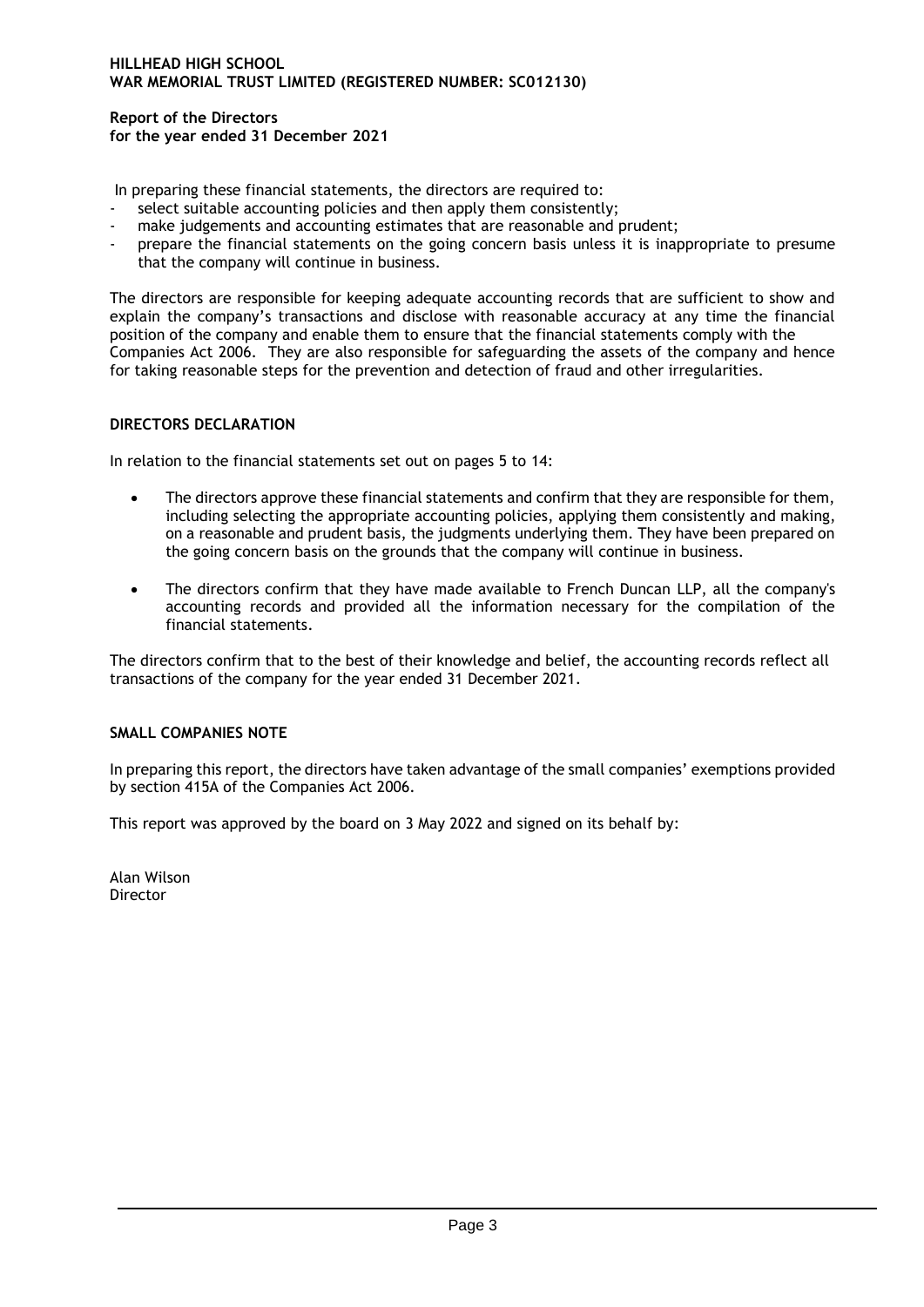In order to assist you to fulfil your duties under the Companies Act 2006, we have carried out an independent review of the financial statements of Hillhead High School War Memorial Trust Limited for the year ended 31 December 2021 which comprise the statement of income and retained earnings, balance sheet, statement of cash flows and the related notes from the company's accounting records and from information and explanations you have given us.

As a practising member firm of the ICAS we are subject to its ethical and other professional requirements which are detailed at https://icas.com/icas-framework-preparation-of-accounts.

This report is made solely to the Board of Directors of Hillhead High School War Memorial Trust Limited, as a body, in accordance with the terms of our engagement. Our work has been undertaken solely to carry out an examination of the accounting records and comparison with the financial statements of Hillhead High School War Memorial Trust Limited and state those matters that we have agreed to state to the Board of Directors of Hillhead High School War Memorial Trust Limited, as a body, in this report in accordance with the requirements of the ICAS as detailed at https://icas.com/icas-framework-preparation-ofaccounts. To the fullest extent permitted by law, we do not accept or assume responsibility to anyone other than Hillhead High School War Memorial Trust Limited and its Board of Directors as a body, for our work or for this report.

It is your duty to ensure that Hillhead High School War Memorial Trust Limited has kept adequate accounting records and to prepare statutory financial statements that give a true and fair view of the assets, liabilities, financial position and surplus/(deficit) of Hillhead High School War Memorial Trust Limited. You consider that Hillhead High School War Memorial Trust Limited is exempt from the statutory audit requirement for the year.

The procedures undertaken are not those undertaken during a statutory audit.

In the course of our examination, no matter has come to our attention:

- 1. which gives us reasonable cause to believe that adequate accounting records have not been maintained nor that the accounts have not been properly prepared from the accounting records.
- 2. to which attention should be drawn in order to enable a proper understanding of the accounts to be reached.

French Duncan LLP

Chartered Accountants 133 Finnieston Street

5 May 2022 G3 8HB

Glasgow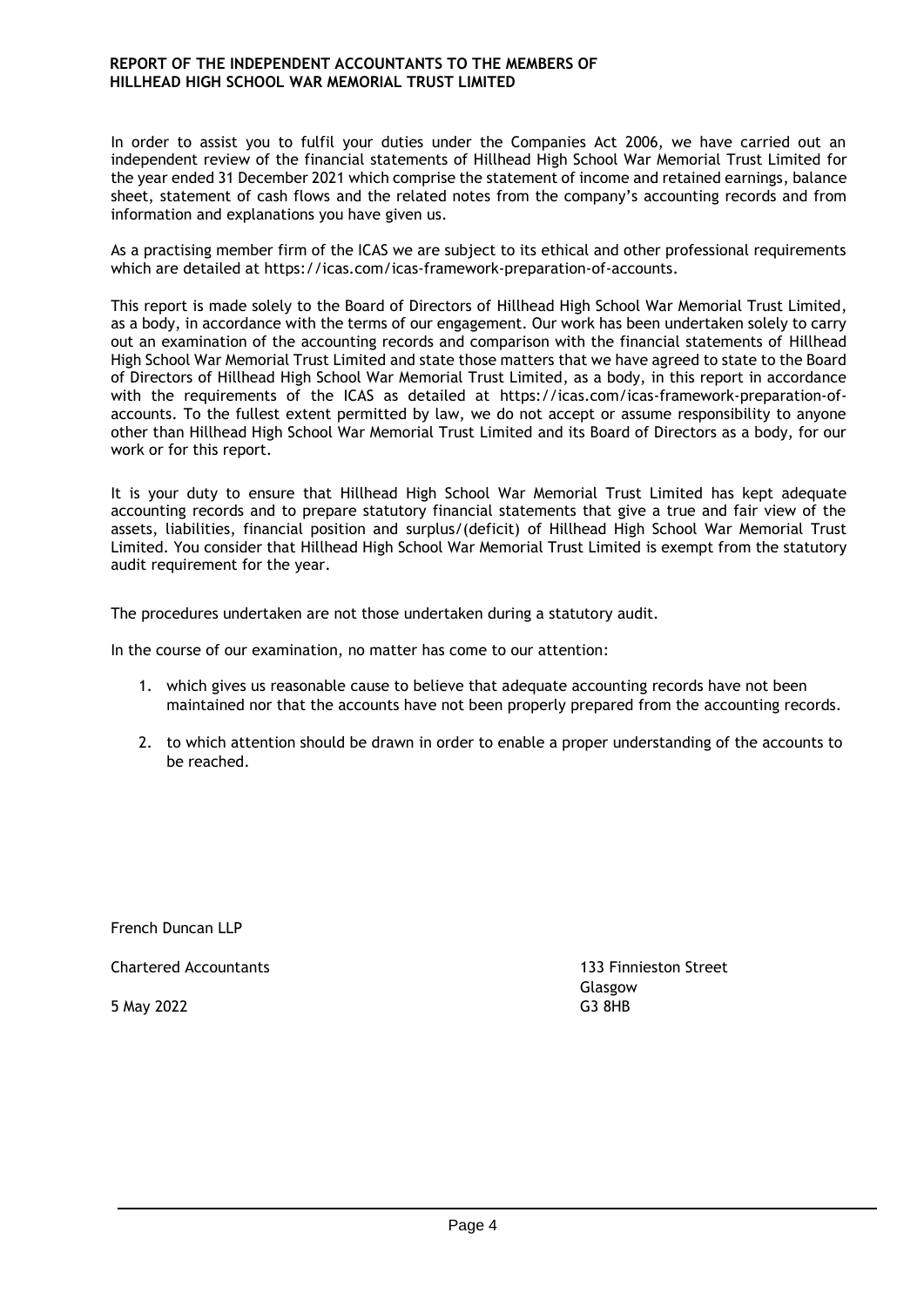# **Statement of Income and Retained Earnings for the year ended 31 December 2021**

|                                                                                 |              | 2021              | 2020           |
|---------------------------------------------------------------------------------|--------------|-------------------|----------------|
|                                                                                 | <b>Notes</b> | £                 | £              |
| <b>INCOME</b>                                                                   | $\mathbf{2}$ | 222,469           | 167,945        |
| Cost of sales                                                                   |              | (720)             | (3, 439)       |
| <b>GROSS SURPLUS / (DEFICIT)</b>                                                |              | 221,749           | 164,506        |
| Administrative expenses                                                         |              | (227, 517)        | (160, 393)     |
| Other operating income                                                          |              | (5,768)           | 4,113          |
| <b>OPERATING SURPLUS / (DEFICIT)</b>                                            | 3            | (5,768)           | 4,113          |
| Interest receivable and similar income                                          |              | 29                | 91             |
| Interest payable and similar expenses                                           |              | (5, 739)<br>(561) | 4,204<br>(528) |
| <b>SURPLUS / (DEFICIT) BEFORE TAXATION</b>                                      |              | (6, 300)          | 3,676          |
| Tax on surplus / (deficit)                                                      |              |                   |                |
| SURPLUS / (DEFICIT) FOR THE FINANCIAL YEAR                                      |              | (6, 300)          | 3,676          |
| RETAINED EARNINGS BROUGHT FORWARD                                               |              | 1,507,117         | 1,503,441      |
| Surplus / (deficit) for the financial year<br>Movement on The J Liversidge Fund | 11           | (6, 300)          | 3,676          |
| RETAINED EARNINGS CARRIED FORWARD                                               |              | 1,500,817         | 1,507,117      |
| The notes form part of these financial statements                               |              |                   |                |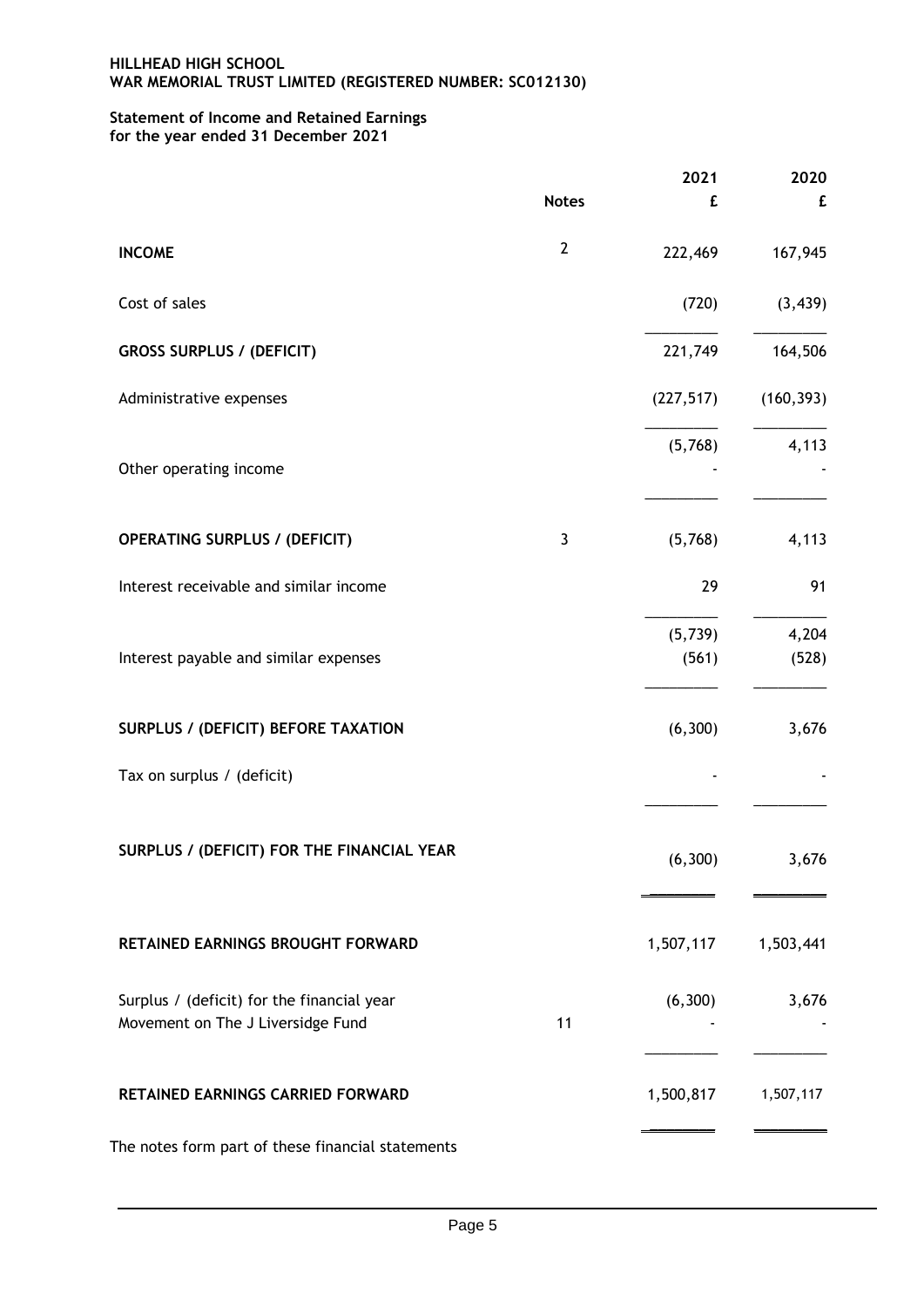# **Balance Sheet**

**for the year ended 31 December 2021**

|                                              |                | 2021      | 2020      |
|----------------------------------------------|----------------|-----------|-----------|
|                                              | <b>Notes</b>   | £         | £         |
| <b>FIXED ASSETS</b>                          |                |           |           |
| Tangible assets                              | 5              | 1,536,660 | 1,532,013 |
| Investments                                  | 6              | 1         |           |
| <b>CURRENT ASSETS</b>                        |                |           |           |
| Debtors                                      | $\overline{7}$ | 20,985    | 9,044     |
| Cash at bank and in hand                     |                | 114,357   | 114,160   |
|                                              |                | 135,342   | 123,204   |
| <b>CREDITORS</b>                             |                |           |           |
| Amounts falling due within one year          | 8              | (97, 012) | (57, 502) |
| NET CURRENT ASSETS / (LIABILITIES)           |                | 38,330    | 65,702    |
| TOTAL ASSETS LESS CURRENT LIABILITIES        |                | 1,574,991 | 1,597,716 |
| <b>CREDITORS</b>                             |                |           |           |
| Amounts falling due after more than one year | 9              | (74, 174) | (90, 599) |
| <b>NET ASSETS</b>                            |                | 1,500,817 | 1,507,117 |
| <b>RESERVES</b>                              |                |           |           |
| The J Liversidge Fund                        | 11             | 7,376     | 7,376     |
| Income and expenditure account               | 11             | 1,493,441 | 1,499,741 |
|                                              |                | 1,500,817 | 1,507,117 |
|                                              |                |           |           |

For the year ended 31 December 2021 the Company was entitled to exemption from audit under section 477 of the Companies Act 2006 relating to small companies.

The Directors acknowledge their responsibilities for complying with the requirements of the Companies Act 2006 with respect to accounting records and the preparation of financial statements.

The members have not required the Company to obtain an audit of its financial statements for the year in question in accordance with section 476 of the Companies Act 2006.

These financial statements have been prepared in accordance with the provisions applicable to companies subject to the small companies' regime.

The financial statements were approved and authorised by the Board of Directors on 3 May 2022 and were signed on its behalf by:

Alan Wilson **Director** 

The notes form part of these financial statements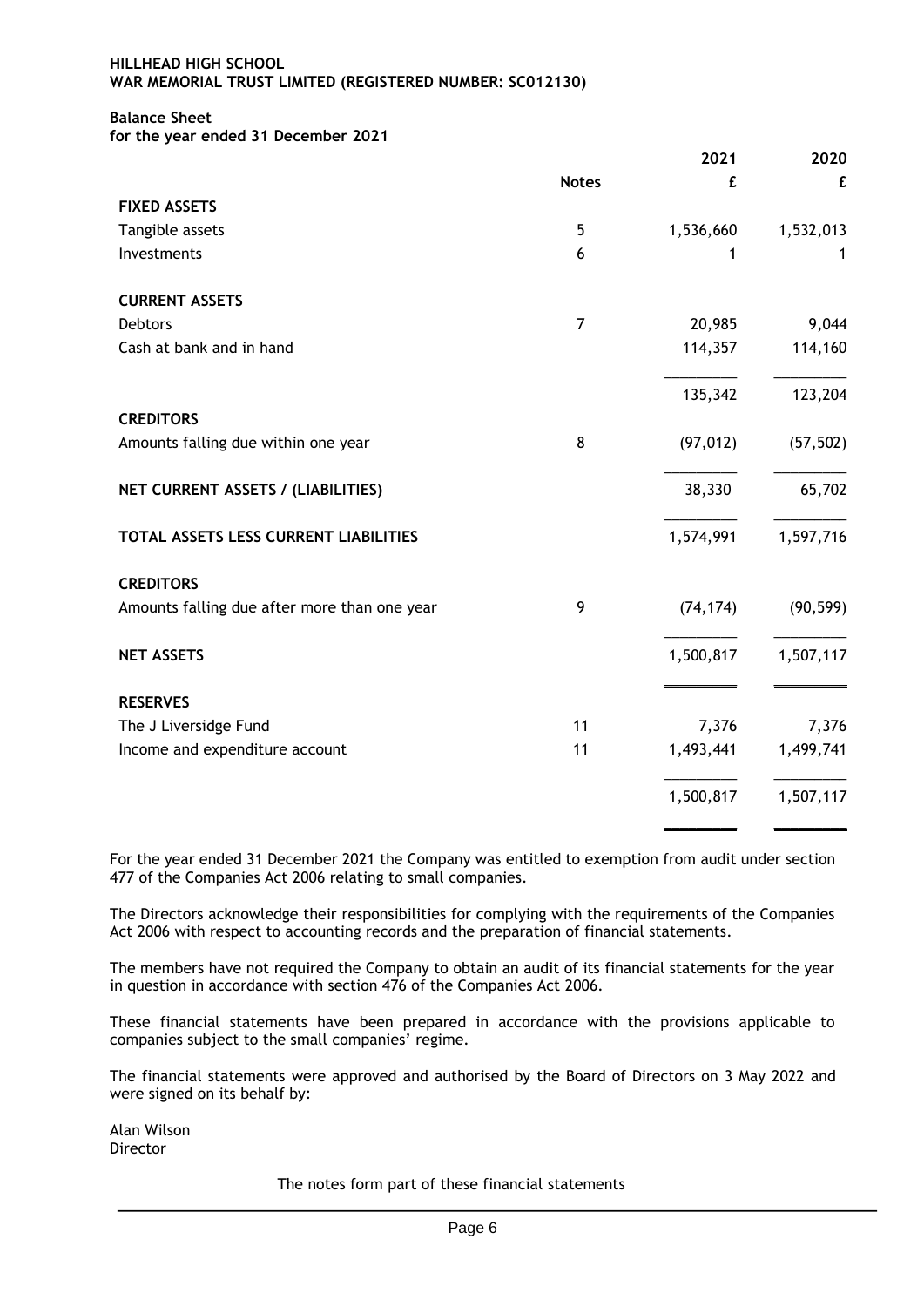## **Statement of Cash Flows for the year ended 31 December 2021**

| £                   |
|---------------------|
|                     |
|                     |
| 3,676               |
|                     |
| 42,988              |
|                     |
| (9, 574)            |
| (1,019)             |
|                     |
| 11,578<br>(16, 726) |
|                     |
| 30,923              |
|                     |
| (5, 239)            |
|                     |
| 1,019               |
| 9,574               |
| 5,354               |
|                     |
| (6, 396)            |
| (3, 213)            |
| 50,000              |
| 40,391              |
| 76,668              |
| 37,492              |
| 114,160             |
|                     |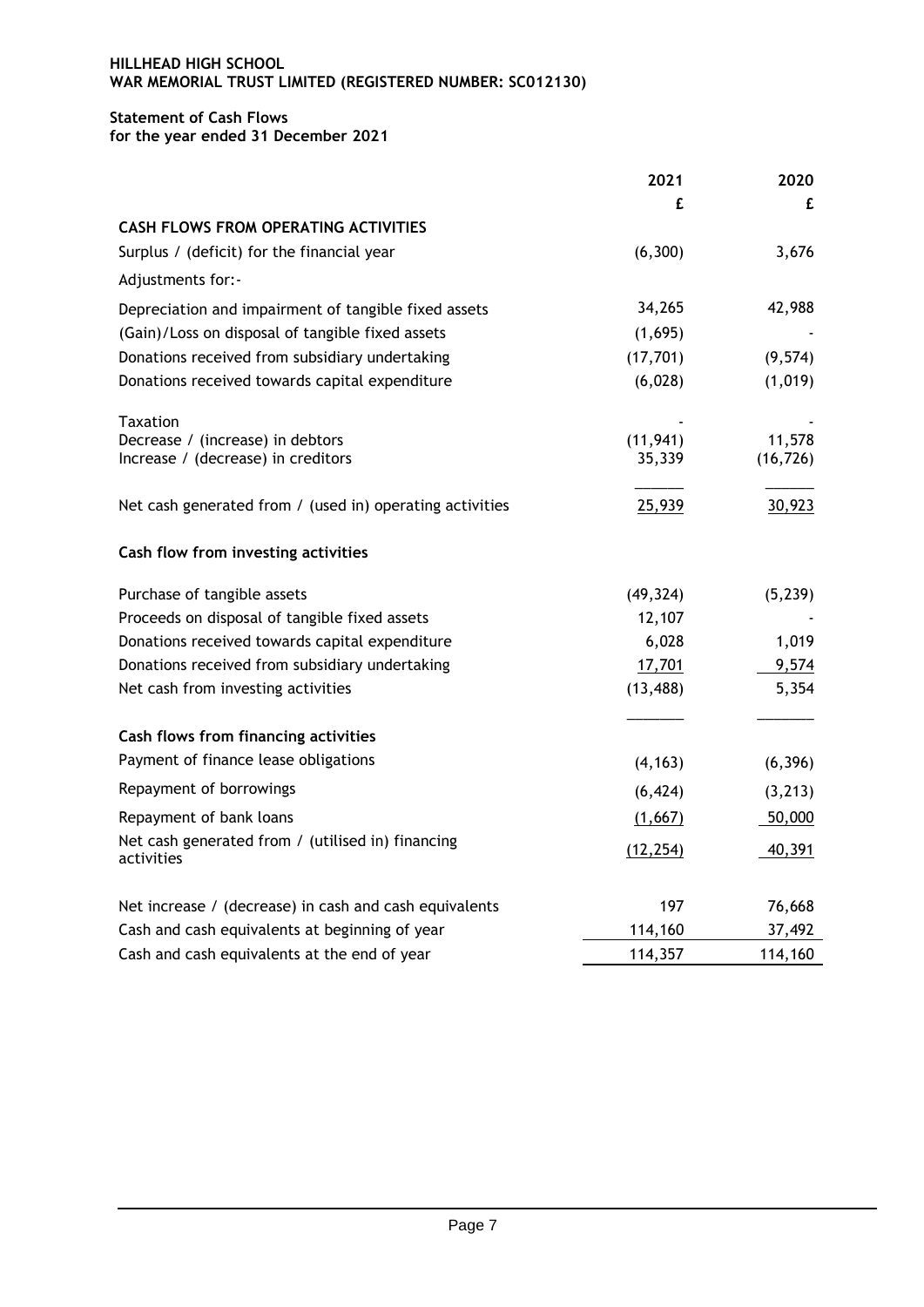### **1. ACCOUNTING POLICIES**

### **Company Information**

Hillhead High School War Memorial Trust operates as a Company limited by guarantee incorporated in Scotland and trades under the name of "Hillhead Sports Club". Its registered office is at 32 Hughenden Road, Glasgow, G12 9XP. The principal activity is that of a sports club.

#### **Accounting convention**

These financial statements have been prepared in accordance with FRS 102 "The Financial Reporting Standard applicable in the UK and Republic of Ireland" ("FRS 102") and the requirements of the Companies Act 2006 as applicable to companies subject to the small companies regime. The disclosure requirements of section 1A of FRS 102 have been applied other than where additional disclosure is required to show a true and fair view.

The financial statements are prepared in sterling, which is the functional currency of the company. Monetary amounts in these financial statements are rounded to the nearest £.

The financial statements have been prepared under the historical cost convention. The principal accounting policies adopted are set out below.

The company has taken advantage of the exemption under section 399 of the Companies Act 2006 not to prepare consolidated accounts, on the basis that the group of which this is the parent qualifies as a small group. The financial statements present information about the company as an individual entity and not about its group.

#### **Going concern**

The Covid pandemic caused a significant interruption to the club's business and in 2021 continued to have an adverse financial impact on the Company. However, after reviewing the Company's forecasts for the forthcoming financial year, the directors have a reasonable expectation that the Company has adequate resources to continue in operational existence for the foreseeable future. The Company therefore continues to adopt the going concern basis in preparing its financial statements.

#### **Judgements and key sources of estimation uncertainty**

In the application of the company's accounting policies, the directors are required to make judgements, estimates and assumptions about the carrying amount of assets and liabilities that are not readily apparent from other sources. The estimates and associated assumptions are based on historical experience and other factors that are considered to be relevant. Actual results may differ from these estimates.

The estimates and underlying assumptions are reviewed on an ongoing basis. Revisions to accounting estimates are recognised in the period in which the estimate is revised where the revision affects only that period, or in the period of the revision and future periods where the revision affects both current and future periods.

#### **Income**

Income is recognised to the extent that it is probable that the economic benefits will flow to the Company and the income can be reliably measured. Income is measured as the fair value of the consideration received or receivable, excluding discounts, rebates, value added tax and other sales taxes.

Income represents income received from memberships, the invoiced sale of services together with any donations received, excluding value added tax.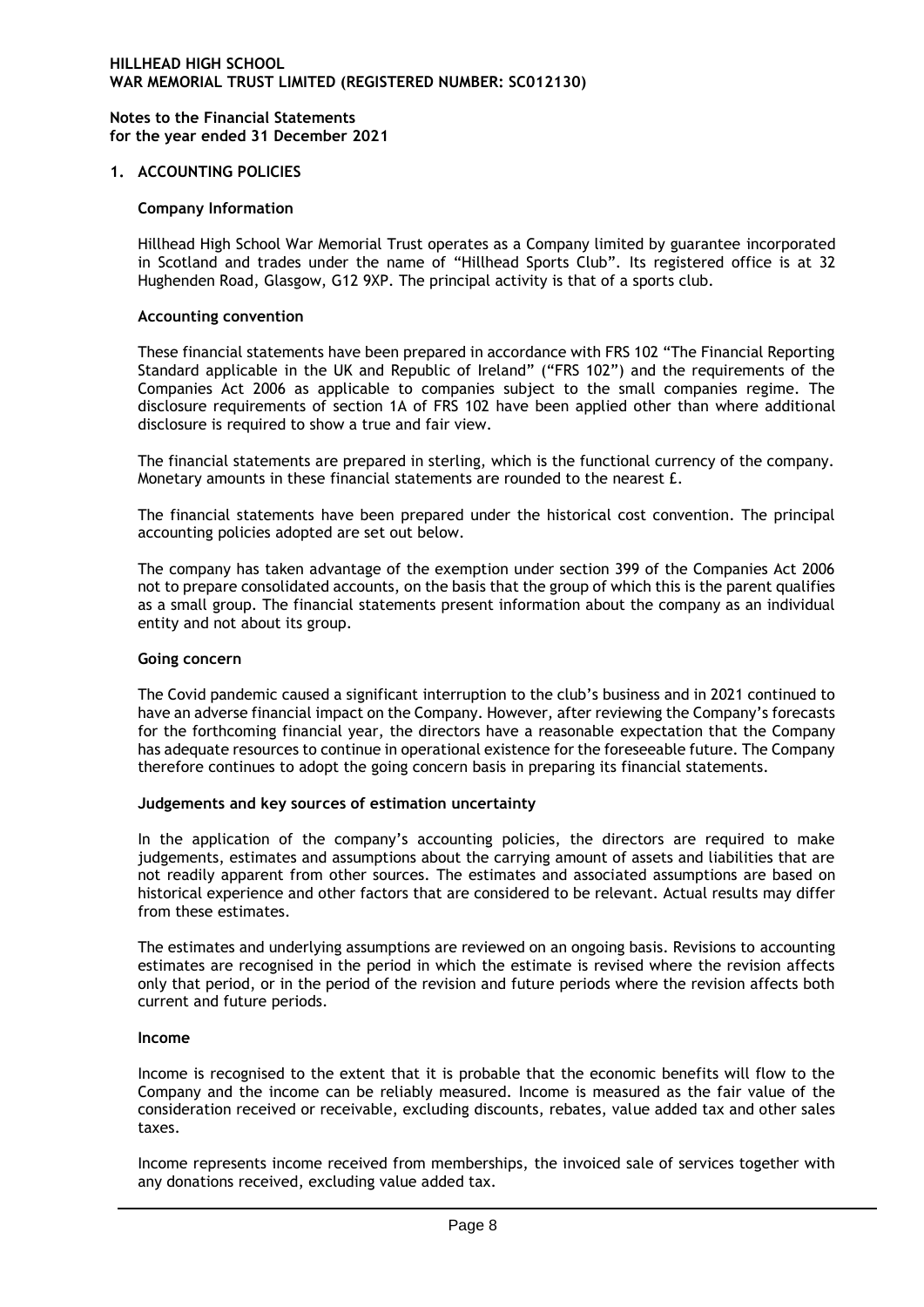## **Tangible fixed assets**

Depreciation is provided at the following annual rates in order to write off each asset over its estimated useful life or, if held under a finance lease or loan funding, over the lease term or loan, whichever is the shorter.

| Clubhouse                    | 2% on cost  |
|------------------------------|-------------|
| Grounds equipment            | 10% on cost |
| Spectator stand              | 4% on cost  |
| <b>Fixtures and fittings</b> | 20% on cost |
| Gym equipment                | 33% on cost |
| Office equipment             | 20% on cost |

There is no depreciation on land.

At each reporting date the company assesses whether there is any indication of impairment. If such indication exists, the recoverable amount of the asset is determined which is the higher of its fair value less costs to sell and its value in use. An impairment loss is recognised where the carrying amount exceeds the recoverable amount.

### **Fixed Asset Investments**

Interests in subsidiaries, associates and jointly controlled entities are initially measured at cost and subsequently measured at cost less any accumulated impairment losses. The investments are assessed for impairment at each reporting date and any impairment losses or reversals of impairment losses are recognised immediately in income and expenditure account.

A subsidiary is an entity controlled by the company. Control is the power to govern the financial and operating policies of the entity so as to obtain benefits from its activities.

#### **Debtors**

Short term debtors are measured at transaction price, less any impairment.

## **Cash**

Cash is represented by cash in hand and deposits with financial institutions repayable without penalty on notice of not more than 24 hours.

#### **Creditors**

Short terms creditors are measured at the transaction price. Other financial liabilities, including loans, are measured initially at fair value, net of transaction costs, and are measured subsequently at amortised cost using the effective interest method.

Concessionary loans are measured initially at the amount received, and subsequently adjusted to reflect any accrued interest payable.

### **Leasing commitments**

Assets held under finance leases are recognised as assets at the lower of the assets fair value at the date of inception and the present value of the minimum lease payments. The related liability is included in the balance sheet as a finance lease obligation. Lease payments are treated as consisting of capital and interest elements. The interest is charged to the profit or loss so as to produce a constant periodic rate of interest on the remaining balance of the liability.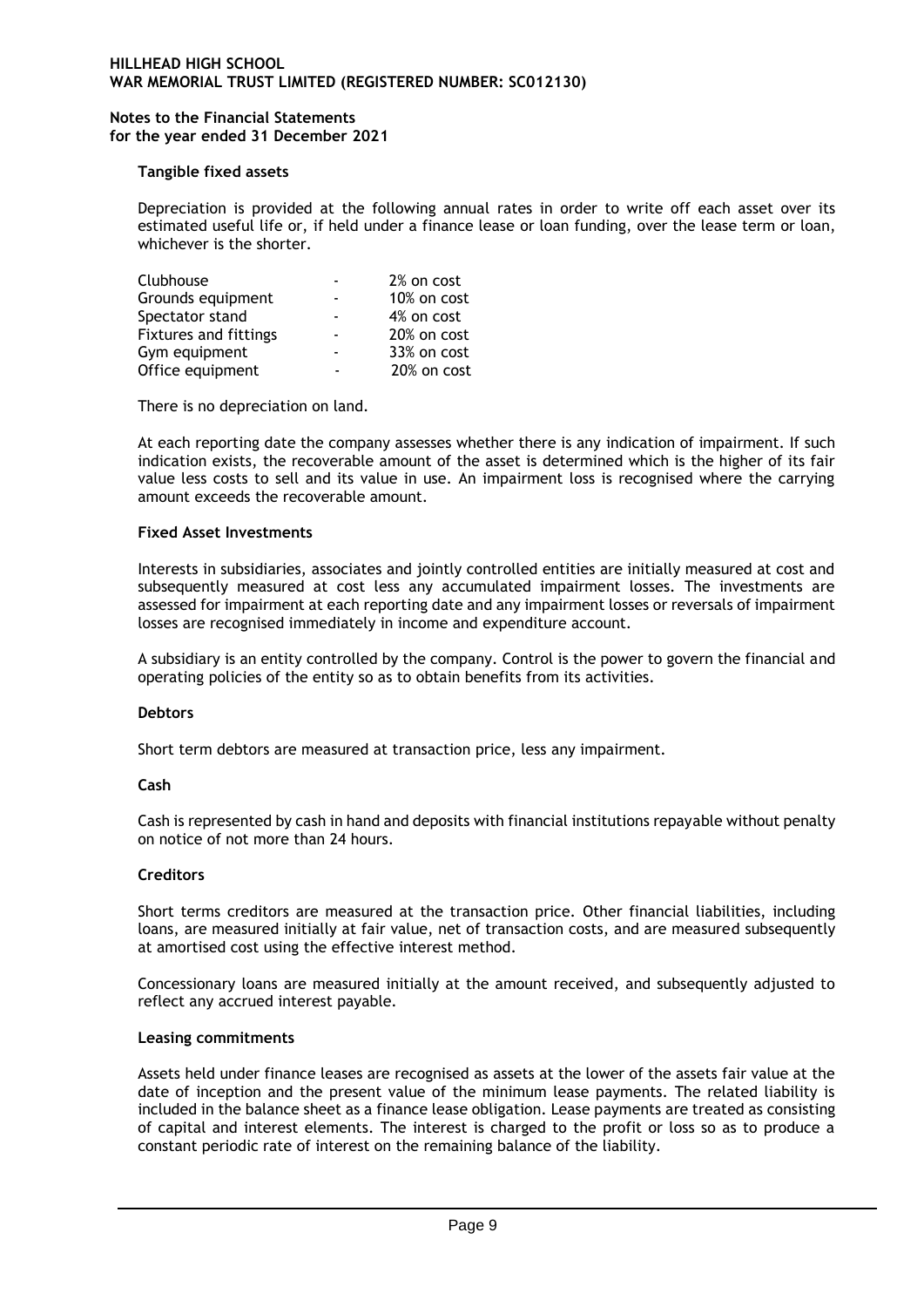### **Financial Instruments**

Financial instruments are classed as basic, including trade debtors and creditors. Financial instruments are recognised initially at transaction value less attributable cost. Subsequent to initial recognition they are measured at amortised cost using the effective interest method, less any impairment losses.

### **Taxation**

The tax expense for the year comprises current tax which is recognised in the Statement of Income and Retained Earnings.

The current income tax charge is calculated on the basis of tax rates and laws that have been enacted or substantively enacted by the reporting date.

### **2. INCOME**

Income analysed by category was as follows:-

|    |                                                                 | 2021<br>£     | 2020<br>£ |
|----|-----------------------------------------------------------------|---------------|-----------|
|    | Membership income                                               | 109,902       | 84,042    |
|    | Donations and grants towards capital expenditure                | 6,028         | 1,019     |
|    | Grants towards ground improvements                              | 17,040        |           |
|    | Coronavirus pandemic - grants received                          | 26,400        | 35,575    |
|    | Coronavirus pandemic - donations from members                   | 1,292         | 5,347     |
|    | Rents and hire of clubhouse facilities                          | 4,168         | 2,862     |
|    | Donation received from subsidiary undertaking                   | 17,701        | 9,574     |
|    | Other income                                                    | <u>39,938</u> | 29,526    |
|    |                                                                 | 222,469       | 167,945   |
| 3. | <b>OPERATING SURPLUS</b>                                        |               |           |
|    | The operating surplus is stated after charging/(crediting):     |               |           |
|    |                                                                 | 2021          | 2020      |
|    |                                                                 | £             | £         |
|    | Depreciation on owned tangible fixed assets                     | 34,265        | 42,554    |
|    | Gain on disposal of tangible fixed assets                       | (1,695)       |           |
|    | Depreciation on tangible fixed assets held under finance leases |               | 434       |
|    | Fees payable for independent review of financial statements     | 2,780         | 2,950     |
|    |                                                                 |               |           |

## **4. EMPLOYEES**

The average number of employees during the year was nil (2020: nil).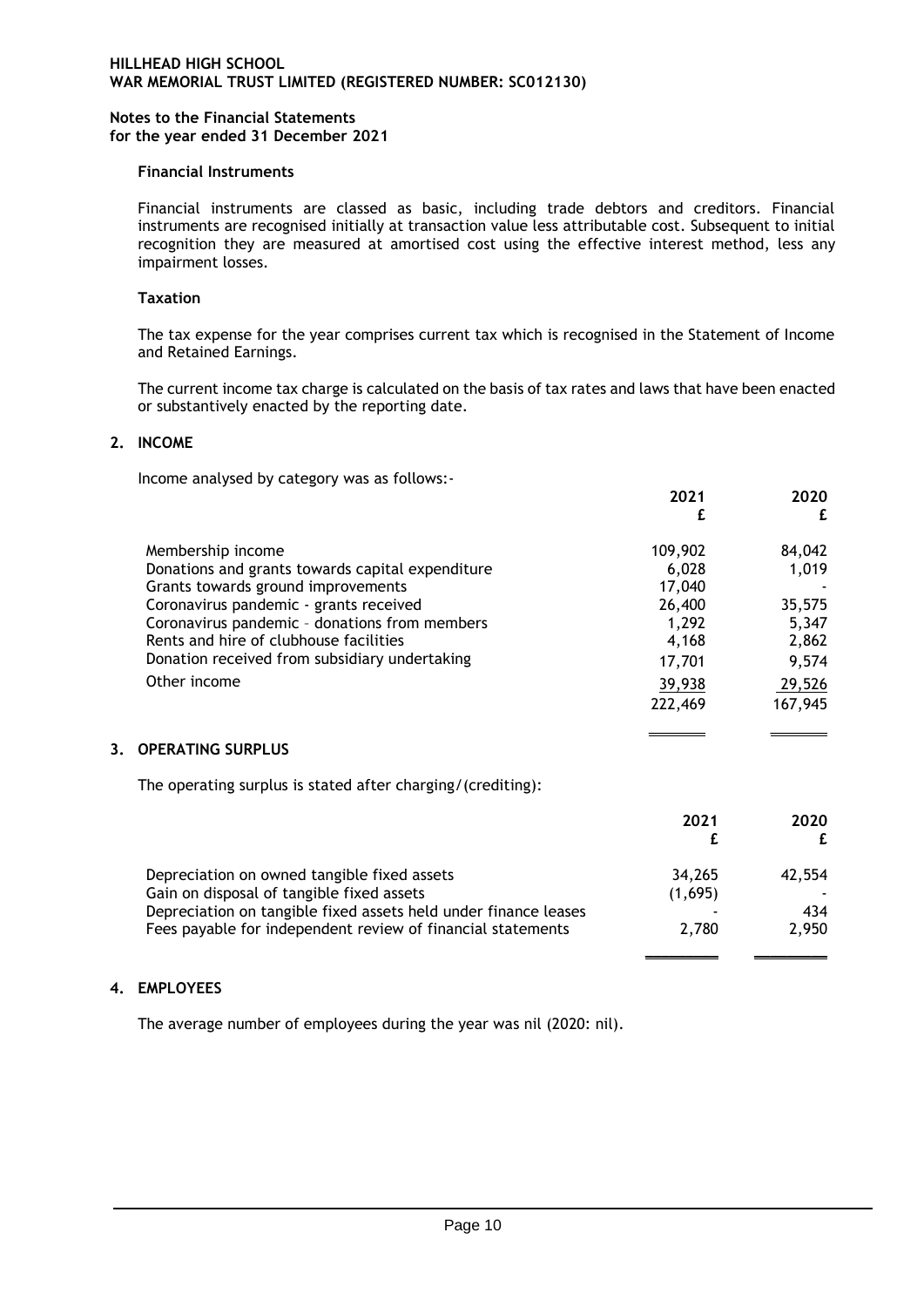# **5. TANGIBLE FIXED ASSETS**

|                                 | Clubhouse,<br>grounds<br>and<br>equipment | Spectator<br>stand | <b>Fixtures</b><br>and<br>fittings | Gym<br>equipment | <b>Office</b><br>Equipment | <b>Totals</b> |
|---------------------------------|-------------------------------------------|--------------------|------------------------------------|------------------|----------------------------|---------------|
|                                 | £                                         | £                  | £                                  | £                | £                          | £             |
| <b>COST</b>                     |                                           |                    |                                    |                  |                            |               |
| At 1 Jan 2021                   | 1,740,509                                 | 90,556             | 96,125                             | 51,804           |                            | 1,978,994     |
| Additions                       | 40,874                                    |                    | 7,728                              |                  | 722                        | 49,324        |
| <b>Disposals</b>                | (12, 107)                                 |                    |                                    |                  |                            | (12, 107)     |
| At 31 Dec 2021                  | 1,769,276                                 | 90,556             | 103,853                            | 51,804           | 722                        | 2,016,211     |
| <b>DEPRECIATION</b>             |                                           |                    |                                    |                  |                            |               |
| At 1 Jan 2021                   | 285,381                                   | 22,562             | 91,761                             | 47,277           |                            | 446,981       |
| Charge for year                 | 25,226                                    | 3,622              | 2,687                              | 2,586            | 144                        | 34,265        |
| <b>Disposals</b>                | (1,695)                                   |                    |                                    |                  |                            | (1,695)       |
| At 31 Dec 2021                  | 308,912                                   | 26,184             | 94,448                             | 49,863           | 144                        | 479,551       |
| <b>NET BOOK</b><br><b>VALUE</b> |                                           |                    |                                    |                  |                            |               |
| At 31 Dec 2021                  | 1,460,364                                 | 64,372             | 9,405                              | 1,941            | 578                        | 1,536,660     |
| At 31 Dec 2020                  | 1,455,128                                 | 67,994             | 4,364                              | 4,527            |                            | 1,532,013     |

Included within Clubhouse, grounds and equipment is land with an estimated value in the region of £620,000 (2020: £620,000).

The Company has a bank overdraft facility for £20,000 and this is secured by a standard security over tangible fixed assets with a carrying value of £1,460,364.

The net book value of assets held under a finance lease, included above, at the year end was £nil (2020: £20,687). The depreciation charge for the year was £nil (2020: £434)

# **6. INVESTMENTS**

The investment of £1 represents the Company's investment in the share capital of its 100% wholly owned subsidiary, Hughenden Services Limited (SC531266), that was incorporated on 31 March 2016.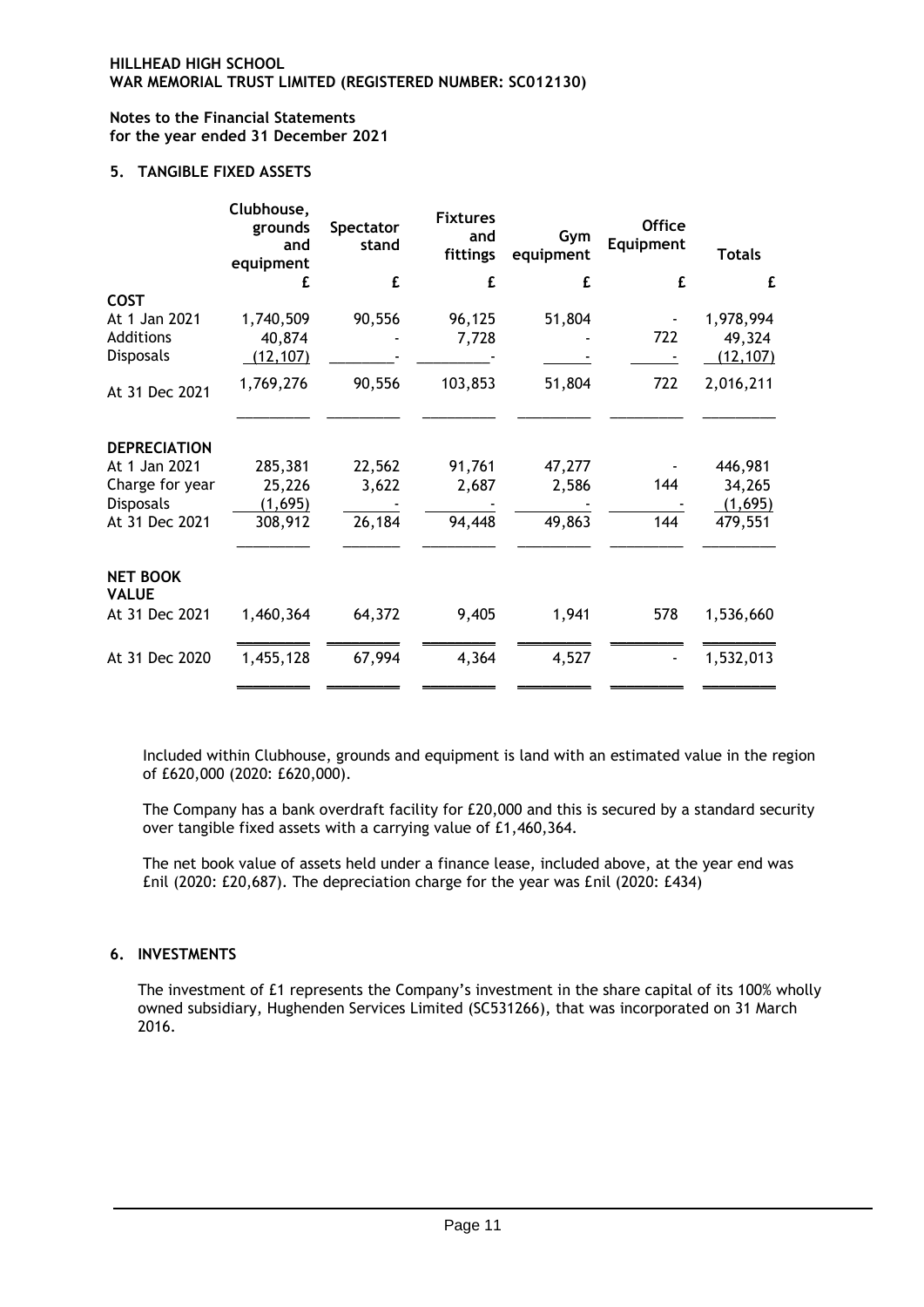## **7. DEBTORS: AMOUNTS FALLING DUE WITHIN ONE YEAR**

|                                                | 2021   | 2020  |
|------------------------------------------------|--------|-------|
|                                                |        |       |
| Trade debtors                                  | 10,800 | 3,616 |
| Amounts receivable from subsidiary undertaking | 7,113  | 3,217 |
| Prepayments                                    | 374    | 1,008 |
| Accrued income                                 |        | 1,083 |
| Other debtors                                  | 120    | 120   |
| <b>VAT</b>                                     | 2,578  |       |
|                                                | 20,985 | 9,044 |
|                                                |        |       |

### **8. CREDITORS: AMOUNTS FALLING DUE WITHIN ONE YEAR**

|                                                            | 2021   | 2020<br>£ |
|------------------------------------------------------------|--------|-----------|
| <b>Trade creditors</b>                                     | 66,394 | 9,712     |
| Corporation tax                                            |        |           |
| <b>VAT</b>                                                 |        | 6,468     |
| Amounts payable to subsidiary undertaking                  |        |           |
| Deferred income                                            | 5,251  | 4,505     |
| Annual subscriptions in advance                            | 268    | 4,476     |
| Loans from LTA for funding of new tennis courts            | 6,426  | 6,425     |
| Coronavirus - Bounce Back Loan                             | 10,000 | 1,667     |
| <b>Finance Lease</b>                                       |        | 4,163     |
| Accrued expenses                                           | 8,673  | 20,086    |
|                                                            | 97,012 | 57,502    |
| 9. CREDITORS: AMOUNTS FALLING DUE AFTER MORE THAN ONE YEAR |        |           |
|                                                            | 2021   | 2020      |
|                                                            | f.     | £         |
| Loans from LTA for funding of new tennis courts            | 35,341 | 41,766    |
| Coronavirus - Bounce Back Loan                             | 38,333 | 48,333    |
| <b>Finance Lease</b>                                       |        |           |
| Other loans                                                | 500    | 500       |
|                                                            | 74,174 | 90,599    |
|                                                            |        |           |

The concessionary loans from the Lawn Tennis Association ("LTA") are interest free and are repayable over a ten year period.

The Coronavirus Bounce Back Loan is repayable over a period of six years. No repayments were required during the first year of the loan and repayments commenced in November 2021. The first year of the loan term is interest free and thereafter interest is payable at a fixed rate of 2.5% per annum.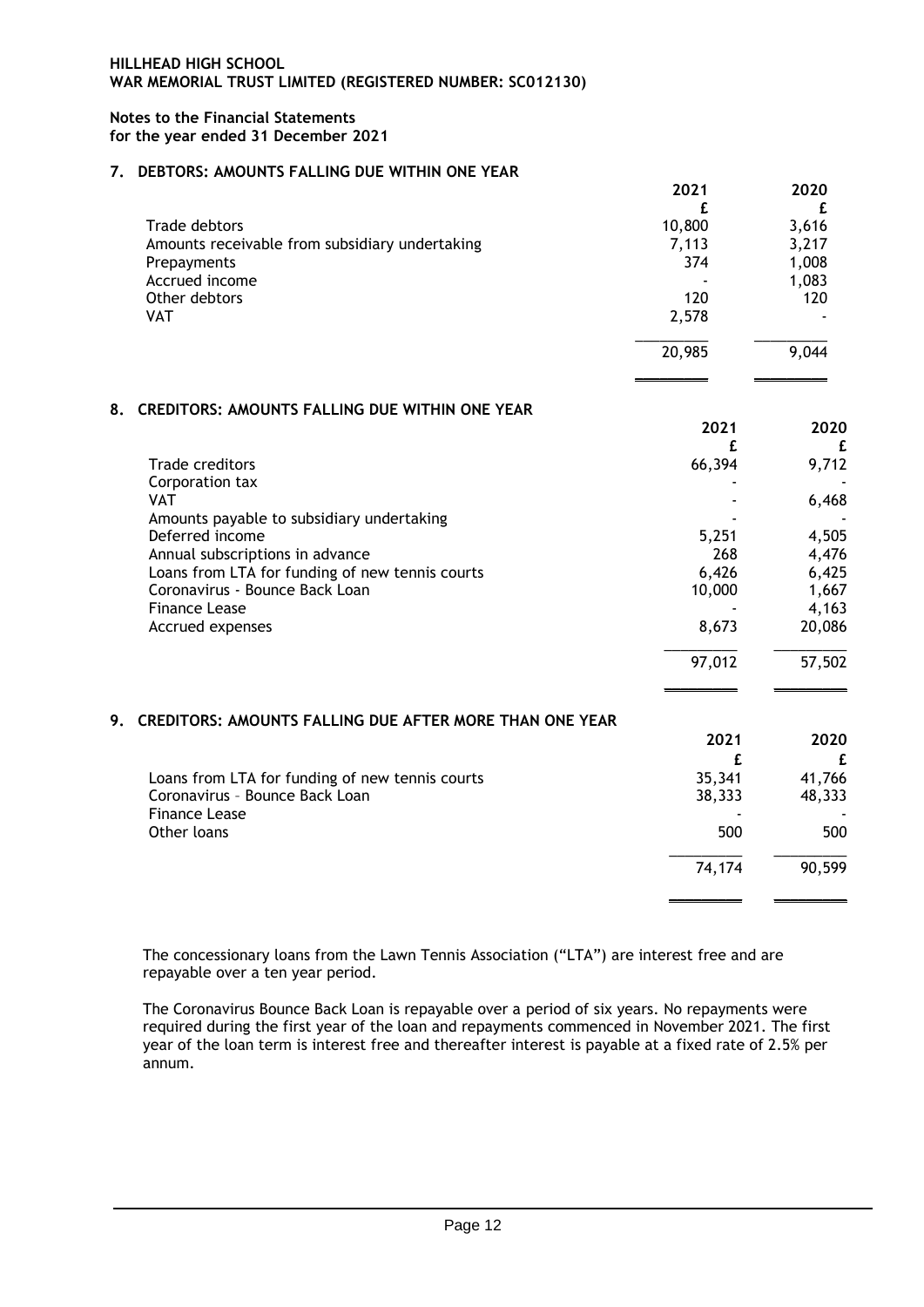The loans above will fall due for repayment within the following time periods:-

|                            | 2021   | 2020   |
|----------------------------|--------|--------|
|                            |        |        |
| Between one and two years  | 16,426 | 16,425 |
| Between two and five years | 47,610 | 49,275 |
| After more than five years | 10,138 | 24,899 |
|                            | 74,174 | 90,599 |
|                            |        |        |

## **10. SECURED DEBTS**

A bank overdraft facility exists for £20,000 and is secured by a standard security over the land and buildings at 32 Hughenden Road.

The loans from the LTA totalling £41,767 (2020: £48,191) are unsecured. The Coronavirus Bounce back loan totalling £48,333 (2020: £50,000) is also unsecured.

## **11. RESERVES**

- The Income and expenditure account includes all current and prior period retained surpluses and deficits.
- The J Liversidge Fund represents funds received in prior periods to support pupils at Hillhead High School to participate in their chosen sporting activity. The funds are only utilised if a successful application is made by representatives of Hillhead High School to the Directors of the Company.

## **12. FINANCIAL INSTRUMENTS**

|                       | 2021    | 2020<br>£ |  |
|-----------------------|---------|-----------|--|
| Financial assets      | 20,611  | 6,953     |  |
| Financial liabilities | 156,994 | 119,034   |  |

Financial assets measured at amortised cost comprise trade debtors and other debtors.

Financial liabilities measured at amortised cost comprise all creditors falling due within one year and after one year as detailed in Notes 8 and 9.

#### **13. RELATED PARTY DISCLOSURES**

During 2021 Shona Ross, one of the Directors, received payments totalling £4,611 (2020: £3,795) for work carried out in relation to the management of the community sports hub. The work was on an arm's length basis. An amount of £435 was outstanding at the year end (2020: £465).

During the prior year, Gordon Taylor Solutions, a business owned by Gordon Taylor, one of the Directors, received payments totalling £4,950 for work carried out in relation to the club grounds. The work was on an arm's length basis. No payments were made to Gordon Taylor Solutions during 2021 and an amount of £nil was outstanding at the year end (2020: £nil).

The directors are considered to be key management personnel of the company. No other individuals are considered to have authority or responsibility for planning, directing and controlling the activities of the company. Total remuneration in respect of the directors was £nil (2020: £nil).